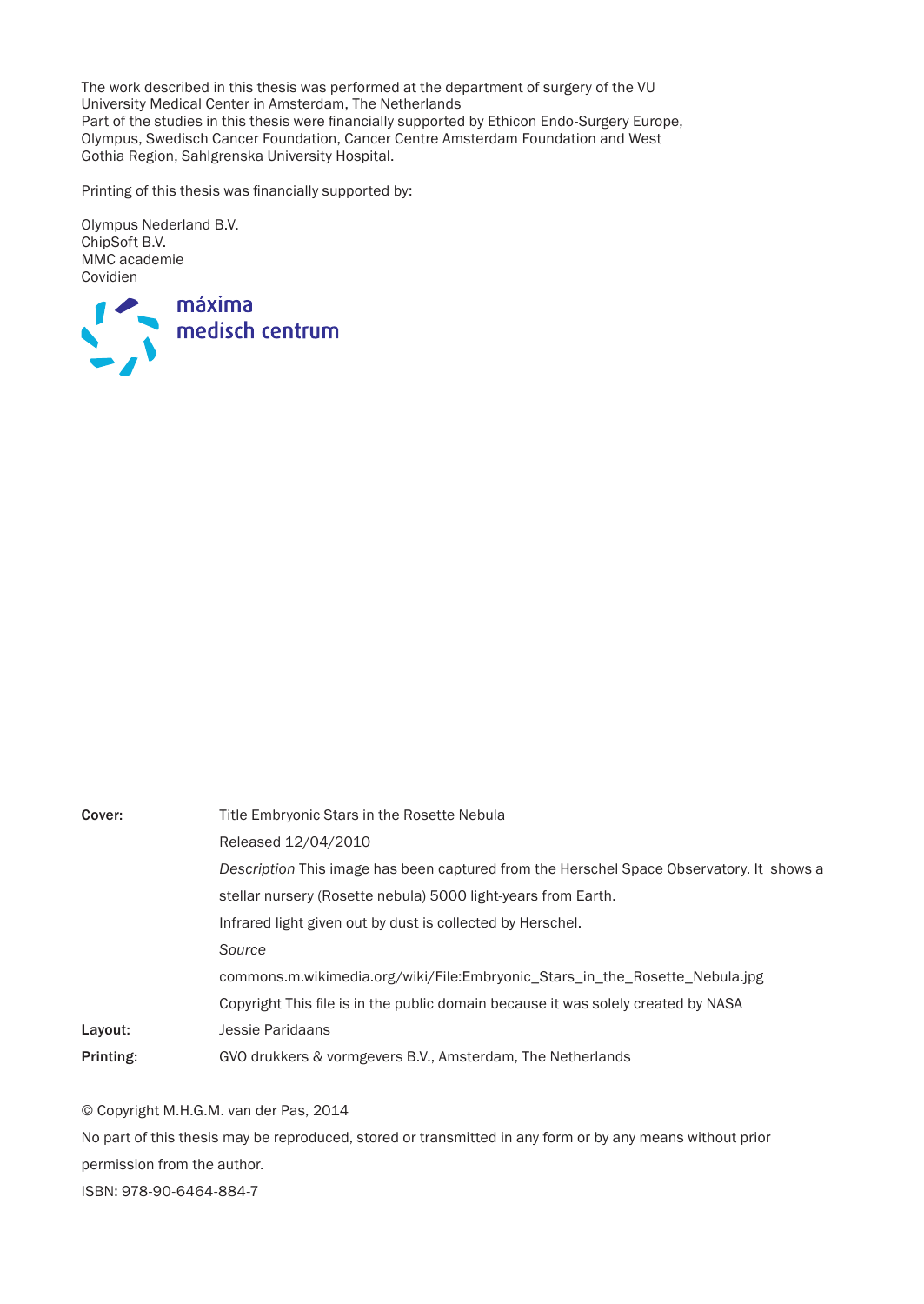## **Novel surgical approaches in colorectal cancer**

ACADEMISCH PROEFSCHRIFT

ter verkrijging van de graad Doctor aan de Vrije Universiteit Amsterdam, op gezag van de rector magnificus prof.dr. F.A. van der Duyn Schouten, in het openbaar te verdedigen ten overstaan van de promotiecommissie van de Faculteit der Geneeskunde op vrijdag 3 juli 2015 om 13.45 uur in de aula van de universiteit, De Boelelaan 1105

door

Martinus Hendrikus Gerardus Maria van der Pas

geboren te Breda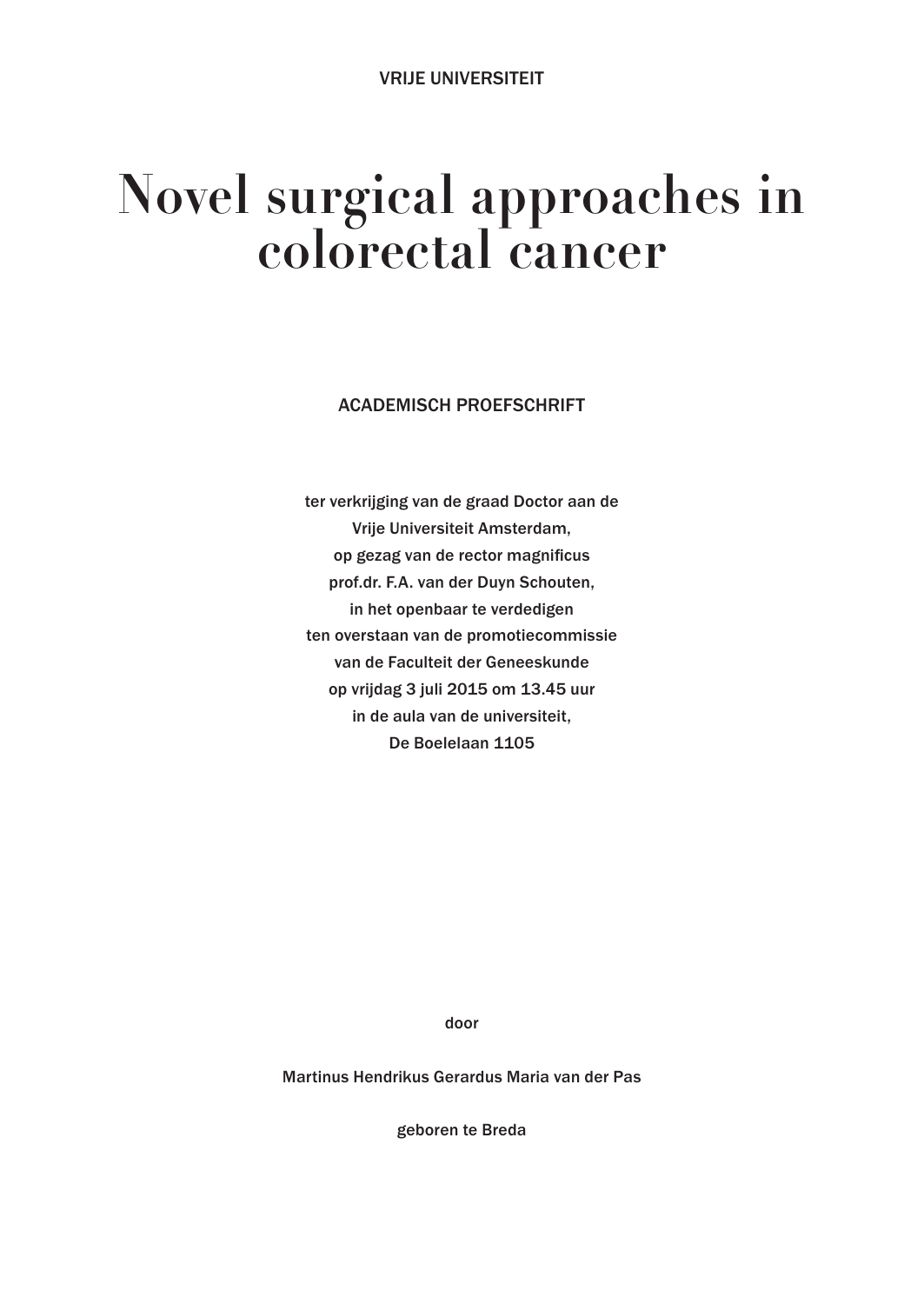promotor: prof.dr. H.J. Bonjer copromotor: dr. W.J.H.J. Meijerink